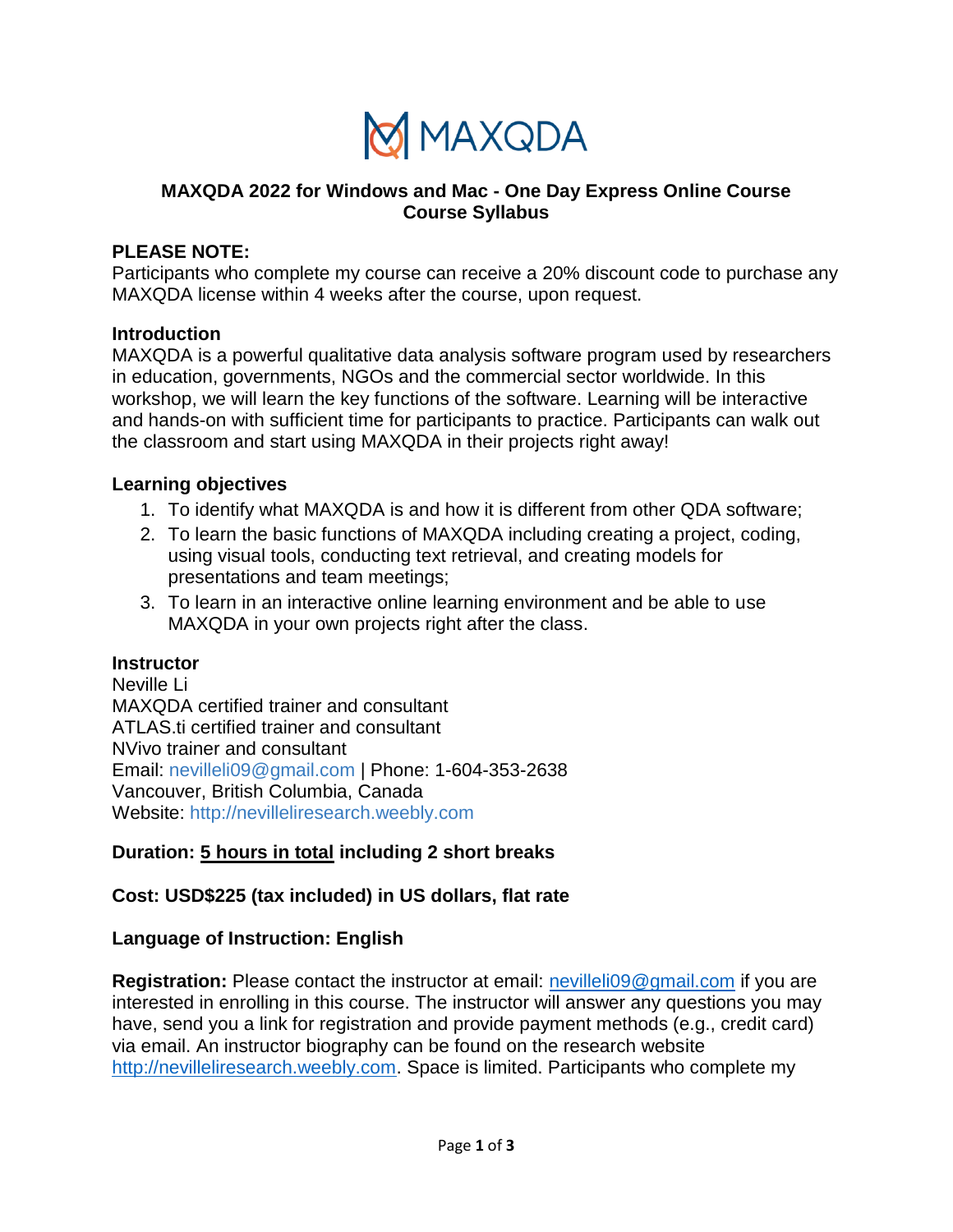course can receive a Certificate of Completion with the official MAXQDA logo, upon request.

**Technical requirements:** Students will need to have a device with MAXQDA version 2022 or version 2020 installed. It can be a purchased full license or a 14 day free trial downloaded from the company's website. The class is conducted online with a shared screen from the instructor's computer. This class is suitable for both MAXQDA for Windows and Mac and is designed for the beginner and intermediate levels.

# **Course Outline First Half of Course - 2 hours**

### **I. Introduction to MAXQDA**

- a. PowerPoint presentation -20 minutes
	- i. What is MAXQDA?
	- ii. Differences of MAXQDA from other similar software
	- iii. License options
- b. Basics of MAXQDA –30 minutes
	- i. Understand the user interface
	- ii. Toolbars and icons
	- iii. Four windows
	- iv. Save project and backup
	- v. Import sources/documents
	- vi. Create document groups

# **II. Coding** - 1 hour

i. How to code text files (e.g., doc, rtf), PDFs, pictures, audio and video files?

- ii. Inductive vs. deductive coding
- iii. Open coding vs. in vivo coding vs. a priori coding
- iv. What are coding stripes?
- v. Organize a code hierarchy

### **III. Other useful tools – 20 minutes**

- i. What are memos and how to use memos effectively?
- ii. Create links

# **---- 20 minute break ----**

# **Second Half of Course - 2.5 hours**

### **IV. Variables** -25 minutes

 i. What are variables (attributes) and why are they important? ii. Assign variables to documents (setup for data analysis and mixed methods functions)

# **V. Modeling - Using MAXMaps to visualize your data** -20 minutes

i. What are MAXMaps and the pre-made models?

ii. One-case model